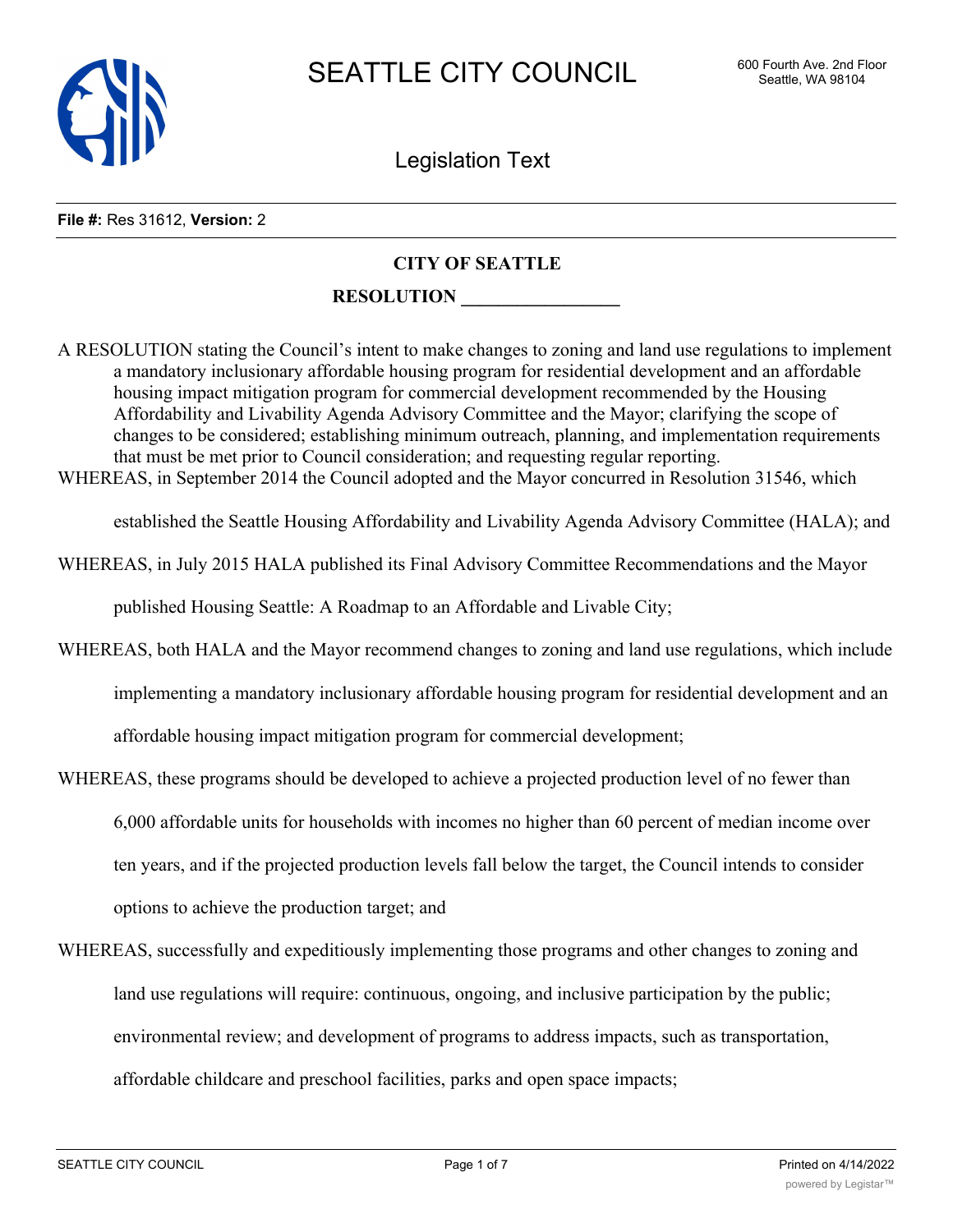#### NOW, THEREFORE,

# **BE IT RESOLVED BY THE CITY COUNCIL OF THE CITY OF SEATTLE, THE MAYOR CONCURRING, THAT:**

Section 1. The Council intends to consider the following changes to zoning and land use regulations in order to implement a mandatory inclusionary housing program for residential development and an affordable housing impact mitigation program for commercial development. Areas where the Council will consider implementing a mandatory inclusionary housing program for residential development and an affordable housing impact mitigation program for commercial development are shown on Attachment A.

A. Mandatory Inclusionary Housing Program for Residential Development. The program should include a requirement that new multifamily and mixed-use buildings provide a percentage of units affordable to households with incomes at or below 60 percent of Area Median Income for 50 years. To implement the program, the Council will amend the Land Use Code to provide additional development capacity. Where it is possible to use the additional development capacity, the mandatory inclusionary housing program requirements will be applicable whether or not the additional development capacity is used. Where otherwise applicable development standards prevent the use of additional development capacity, the Council will consider establishing new development standards or an administrative process for relief from those development standards.

1. Downtown, South Lake Union, and First Hill Urban Centers. The program should include an option for a payment in-lieu of providing affordable units, provided that the payment does not exceed the approximate cost of developing the same number and quality of housing units that would otherwise be developed. For development accessing extra floor area above base height or density limits, the in-lieu payment should be equivalent to current incentive zoning payments. However, where it is possible to use the additional development capacity, all development should be subject to a performance or fee obligation based on receiving the additional development capacity even if that capacity is not used. Such a development capacity increase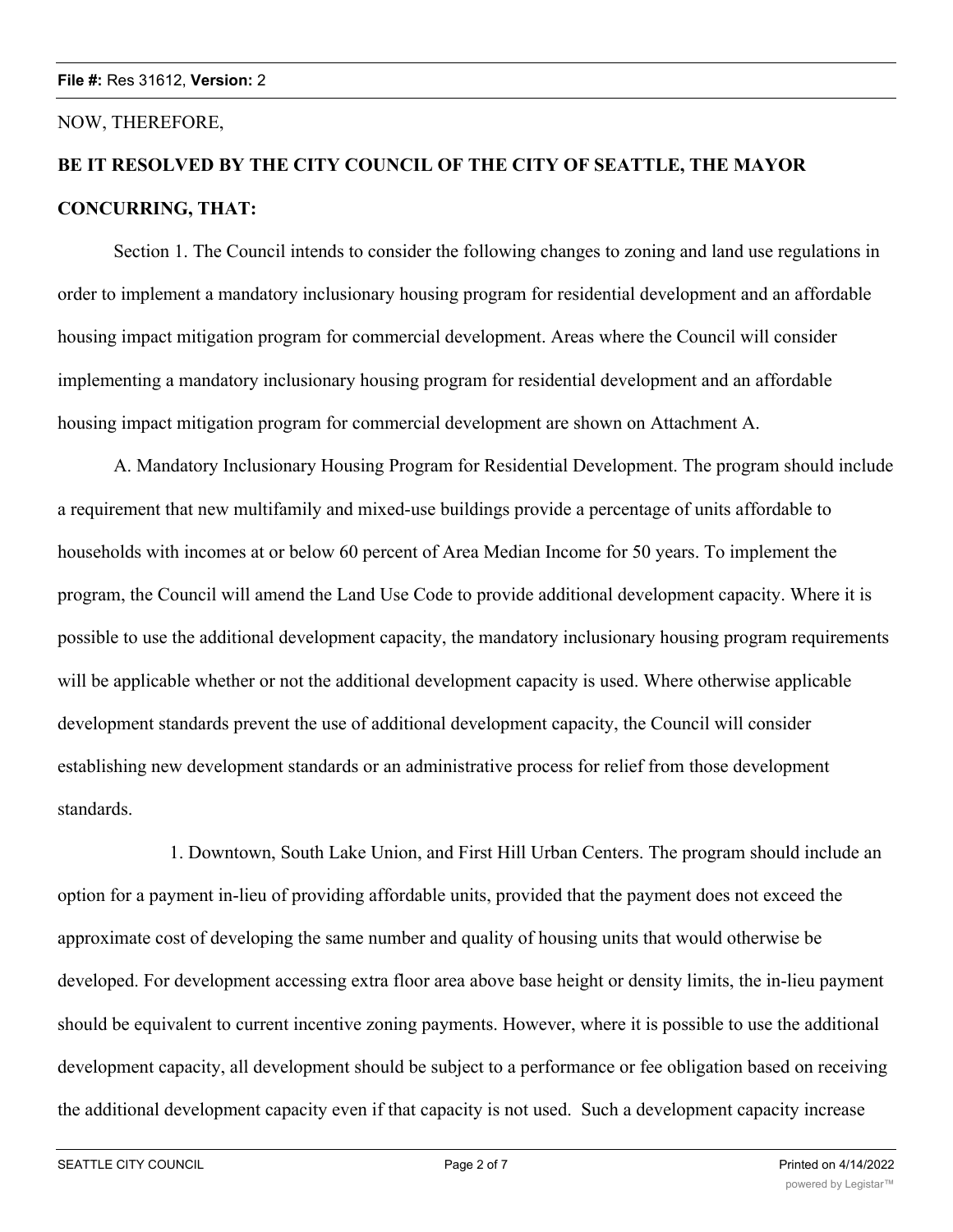will allow approximately 1,000 additional square feet per floor, or other comparable floor area, for residential towers.

2. Outside of Downtown, South Lake Union, and First Hill Urban Centers. For low and mid-rise multifamily and mixed-use zones the requirement should be no less than five percent of total units in lower-cost markets, six percent of total units in medium cost markets, and seven percent of total units in high cost markets. The program should include an option for a payment in-lieu of providing affordable units, provided that the payment does not exceed the approximate cost of developing the same number and quality of housing units that would otherwise be developed. To implement such a program, the Council will increase development capacity by increasing height approximately one additional floor or providing other comparable development capacity increases.

3. In all areas, in-lieu payments shall achieve a result equal to or better than providing the affordable housing on-site.

B. Affordable Housing Impact Mitigation Program for Commercial Development. The program should include a per-square-foot payment amount to mitigate, in part, the impact on the demand for affordable housing caused by new commercial development and an option to perform by providing units on- or off-site. The Council's intent in implementing the program is established in the ordinance introduced as Council Bill 118498.

C. Converting Certain Single-Family-zoned Areas to Multi-family and Mixed-use. The Council will consider changing the zone designation of up to six percent of existing single-family-zoned areas to zones that allow multifamily and mixed-use development to implement a mandatory inclusionary housing program for residential development and an affordable housing impact mitigation program for commercial development when those single-family-zoned areas are: (1) within urban centers or villages designated in the Comprehensive Plan, as those areas may be expanded to include a ten-minute walkshed from frequent transit service; or (2) in transition areas from existing multifamily and mixed-use zones along arterial streets. Changes to zone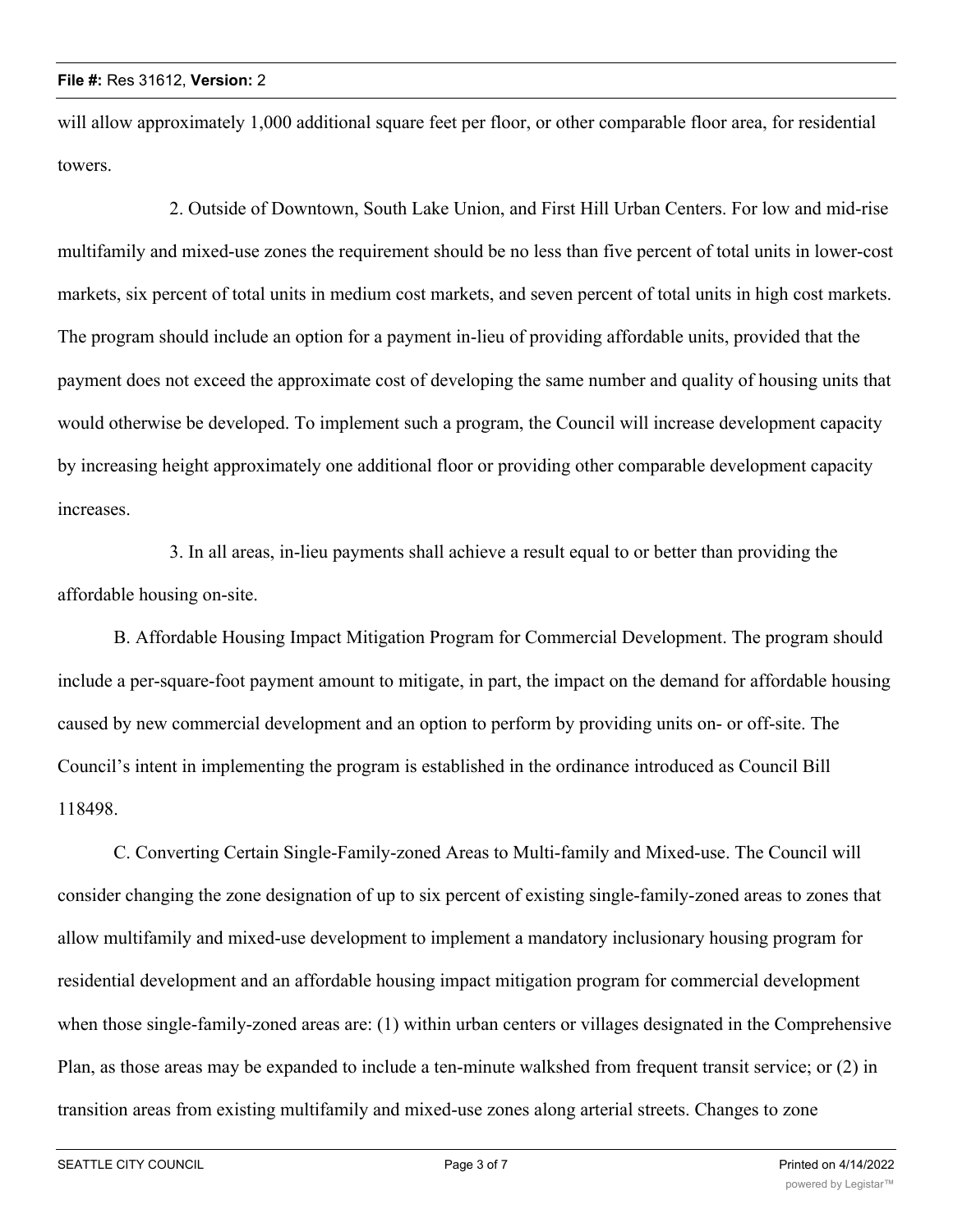designations in these areas would require future development to participate in the mandatory inclusionary housing program for residential development and an affordable housing impact mitigation program for commercial development.

Section 2. Successfully and quickly implementing the changes to zoning and land use regulations described in Section 1 will require: continuous, ongoing, and inclusive participation by the public; environmental review; ongoing affordable housing needs assessments; and implementation of programs to address impacts, such as transportation, parks, affordable childcare and preschool facilities, and open space impacts. The Council will only consider changes to land use and zoning if the following minimum outreach, planning, and mitigation requirements have been met.

A. Public Participation and Outreach. The Council requests that the Mayor develop an inclusive public outreach and engagement plan, which optimizes participation by under-represented communities. Such a plan should include opportunities for ongoing and continuous engagement through a variety of means including community meetings and social media. The Council further requests that the Mayor convene at least one facilitated meeting on the suite of changes to zoning and land use regulations outlined in this Resolution in each urban center or village. Meetings for adjacent or nearby urban centers or villages may be combined. The meeting should include representatives from the Department of Neighborhoods, the Office of Housing, the Office of Economic Development, the Department of Planning and Development or its successor departments, the Department of Transportation, and the Department of Parks and Recreation. Outreach and materials for the meetings should be culturally appropriate.

B. Coordination with Seattle 2035. The Council requests that planning and implementation of a mandatory inclusionary affordable housing program for residential development and an affordable housing impact mitigation program for commercial development be coordinated with the ongoing 7-year Comprehensive Plan update, known as Seattle 2035. Where possible, planning, public engagement, and reporting requested by this resolution should be integrated with planning, public engagement, and reporting for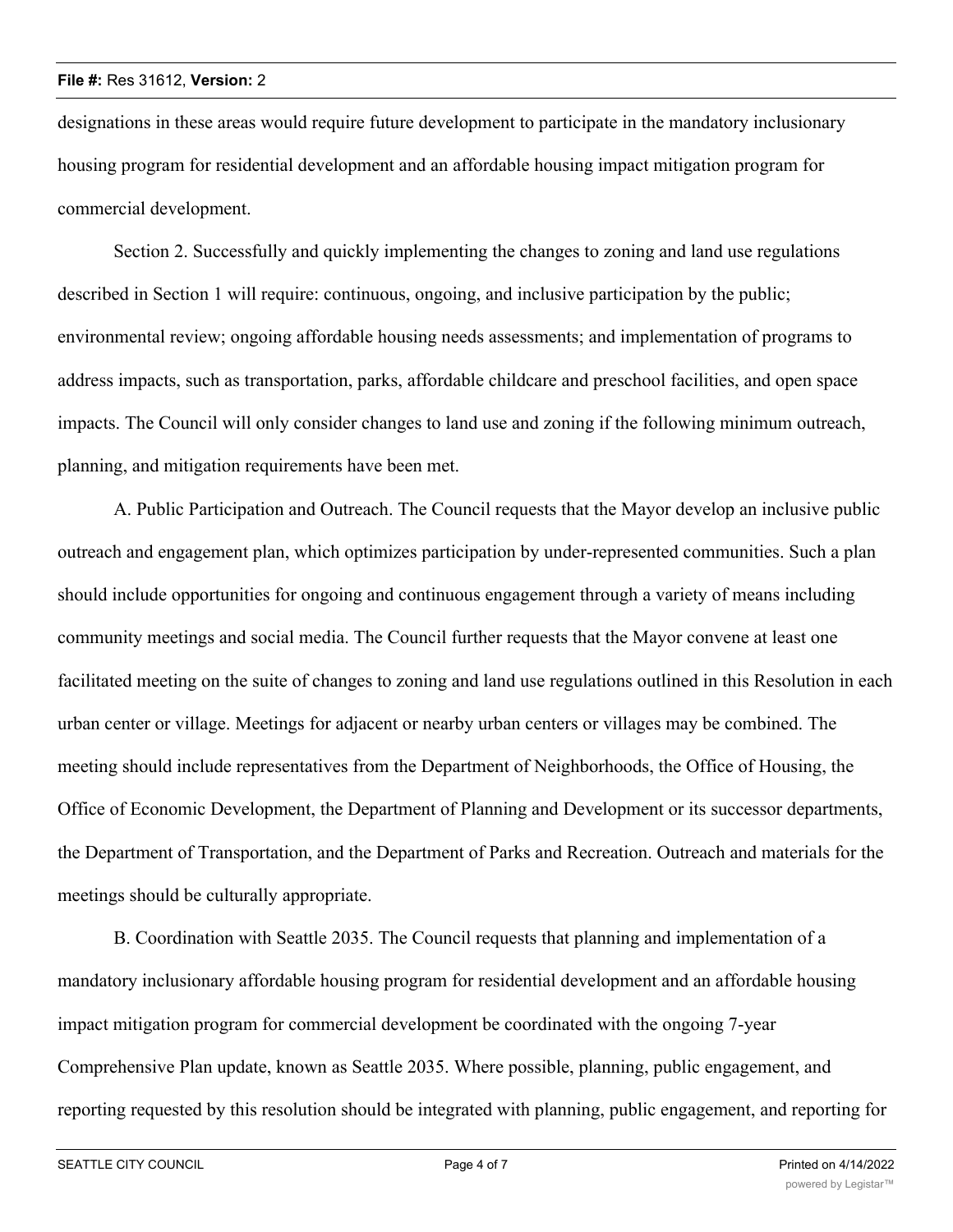Seattle 2035.

C. Planning and Environmental Review. The Council requests that the Mayor develop necessary planning studies to inform decision makers and the public about proposed changes to zoning and land use regulations. Such studies should include, but are not limited to: (1) architectural massing studies that illustrate how increased development capacity would translate into the height, bulk and scale of new development relative to existing zoning and development; (2) view corridor studies from State Environmental Policy Act (SEPA) protected viewpoints; (3) transportation, parks and open space impact studies; and (4) analyses of the risk of displacement of current residents and businesses. As appropriate, studies should be incorporated into environmental documents required under SEPA.

D. Programs to Address Impacts. The Council requests that concurrently with any legislative proposals to increase development capacity the Mayor continue to study implementation of transportation impact fee and a parks impact fee, and implement expansion of a childcare impact mitigation program to address the impact of development on affordable childcare and preschool facilities throughout Seattle. Any legislation to implement impact fees should include a prioritized list of capital improvement projects, by area, that would help mitigate the impact on transportation and parks facilities associated with new development.

E. Implementation Timeline. The Council requests that the Mayor strive to meet the implementation timeline set out in Attachment B in order to fully implement the program by September 2017.

Section 3. The Council requests that the Mayor report quarterly to the Select Committee on Housing Affordability. Reports should detail progress towards implementing changes to zoning and land use regulations. After the mandatory inclusionary housing program for residential development and an affordable housing impact mitigation program for commercial development have been implemented, the report should track progress towards creating 6,000 new dwelling units affordable to households with incomes at or below sixty percent of Area Median Income (AMI). Annually, this report should also include broader information about housing construction including the number of housing units built, demolished and in permitting. The first report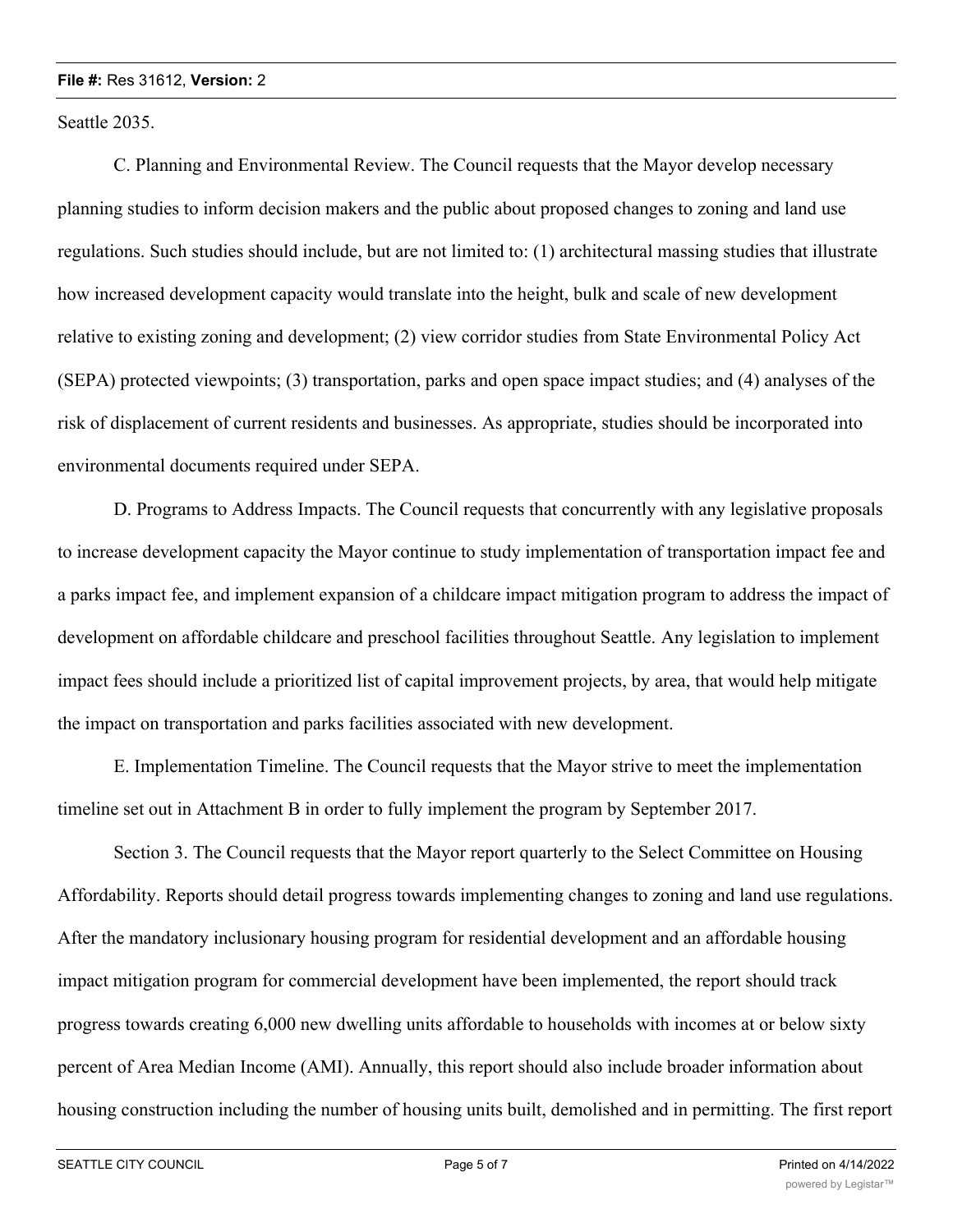## **File #:** Res 31612, **Version:** 2

should occur before the end of January 2016 and should include a proposed inclusive public engagement plan.

|  |                                                                  |                                                                                                                                  | Adopted by the City Council the 100 day of 2015, and signed by me in |
|--|------------------------------------------------------------------|----------------------------------------------------------------------------------------------------------------------------------|----------------------------------------------------------------------|
|  | open session in authentication of its adoption this ________ day |                                                                                                                                  |                                                                      |
|  |                                                                  |                                                                                                                                  |                                                                      |
|  |                                                                  |                                                                                                                                  |                                                                      |
|  |                                                                  |                                                                                                                                  |                                                                      |
|  |                                                                  | Edward B. Murray, Mayor                                                                                                          |                                                                      |
|  |                                                                  |                                                                                                                                  |                                                                      |
|  |                                                                  | the control of the control of the control of the control of the control of the control of<br>Monica Martinez Simmons, City Clerk |                                                                      |

(Seal)